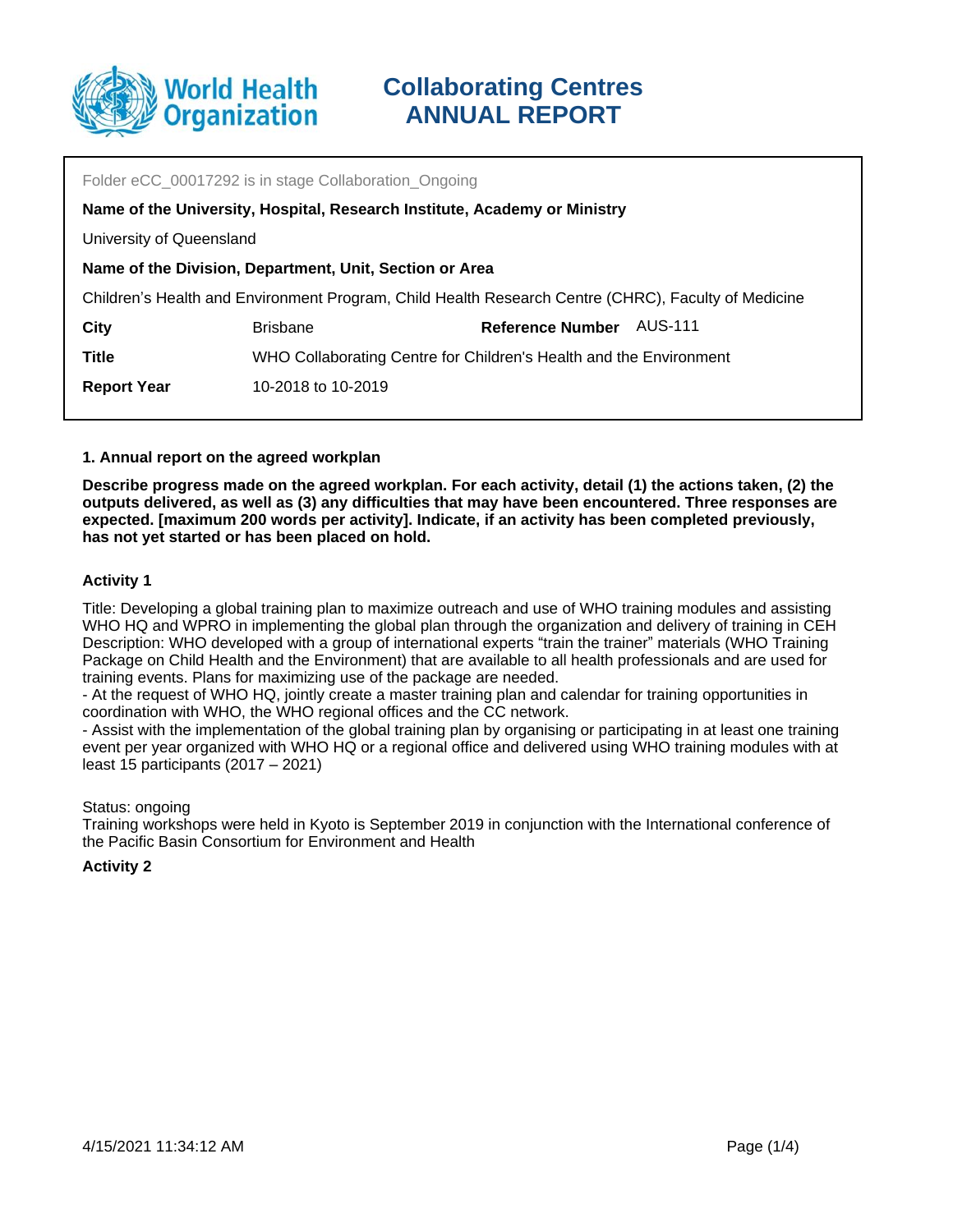

# **Collaborating Centres ANNUAL REPORT**

Title: Assisting WHO to build capacity about prevention of environmental exposures and environmentallyrelated diseases in children by creating and updating children's enviromental health (CEH) training materials. Description: As children's environmental health (CEH) is an evolving area, new topics need to be introduced to the "train the trainer" materials (WHO Training Package on Child Health and the Environment) and existing modules need to be regularly updated. Online courses are needed to maximise the number of professionals able to be trained and ensure access to training for professionals in rural and underserved areas.

- In collaboration with WHO HQ and the CC Network update at least one training module per year of the WHO Package (2017 – 2021)

- Support WHO in organizing the working meetings on children's environmental health training (background documents, reporting) (the next meeting is planned for October 2018)

- Support WHO and the CC network to develop online training pilots using WHO training materials. Participate in working group meetings and teleconferences for their implementation. Assist in adapting training materials to online training formats. Training courses to be agreed with WHO as per evolving opportunities. Initial pilots planned for South Africa, Republic of Korea.

## Status: ongoing

As part of the CC Network activities, sub-regional workshops have been held in Delhi and Bangkok to gain informatin about CEH priorities and problems in countries in South and SouthEast Asia and in the Western Pacific. Findings from these workshops have been published.

\* Sly PD, Trottier B, Carpenter D, Cha'on U, Cormier S, Galluzzo B, et al. Children's Environmental Health in South and Southeast Asia: Networking for Better Child Health Outcomes. Annals of global health. 2019;85(1).

## **Activity 3**

Title: . Creating increased awareness about prevention of environmental exposures and environmentallyrelated diseases in children through the WHO/UNEP Healthy Environments for Children Alliance (HECA) newsletter

Description: The WHO/UNEP Healthy Environments for Children Alliance (HECA) newsletter has been produced since 2003 to provide monthly updates on WHO and UNEP activities, peer-reviewed publications, media reports, and events on children's environmental health. It is a valuable resource for professionals in the field.

- In coordination with WHO, continue to develop the monthly WHO/UNEP Healthy Environments for Children Alliance (HECA) newsletter.

### Status: completed

The HECA newslewtter has been handed back to PHE Geneva, however, is still being produced by a former Centre staff member on a freelance basis

# **Activity 4**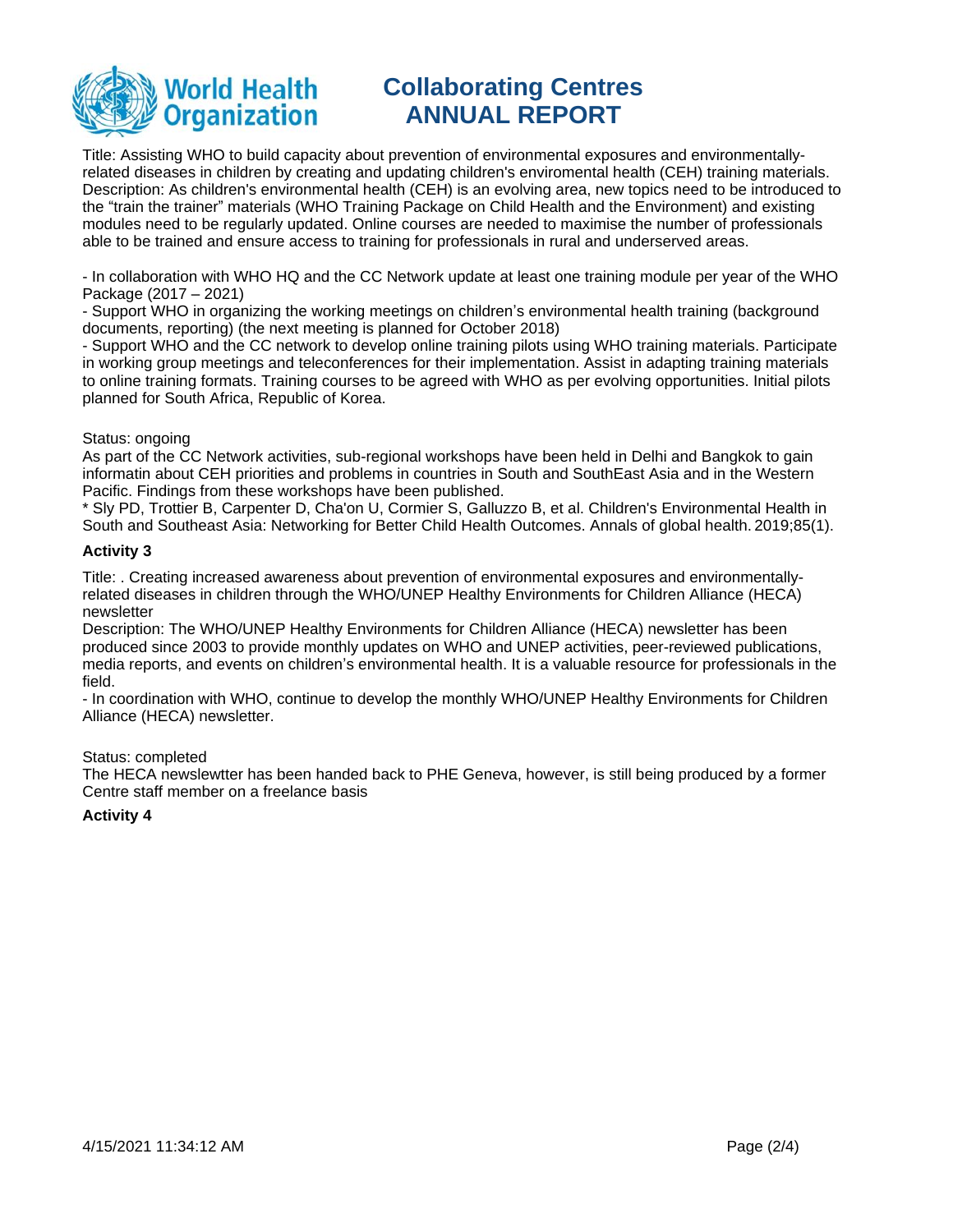

# **Collaborating Centres ANNUAL REPORT**

Title: Strengthening the Network of WHO Collaborating Centres for Children's Environmental Health, with a particular focus on the Western Pacific Region.

Description: The WHO Children's Environmental Health programme is working closely with 10 WHO collaborating centres (CCs) to reduce the morbidity and mortality of children by increasing awareness and action to prevent harmful exposures during early life. Activities are guided by a Framework for action for WHO CCs (2013-2017) on children's environmental health developed by WHO and CCs.

- At the request of WHO HQ, and in collaboration with the CEH CC network, develop a new Framework for Action for WHO CCs on children's environmental health, 2018 – 2021, through email and teleconferences - Assist WHO HQ with coordinating the Network of WHO Collaborating Centres for Children's Environmental **Health** 

- Provide advice to CCs developing projects on e-waste and children's health and other technical CEH areas as requested by WHO HQ and WPRO

 $\Box$  At the request of WPRO, strengthen collaboration between CCs working on environmental health and children's environmental heath in the Western Pacific Region by facilitating meetings of WPRO CCs in environmental health and related areas (to be held every 2-3 years). The meetings will aim to support activities to achieve the Manila Declaration on Health and Environment and the Western Pacific Regional Framework for Action on Health and Environment on a Changing Planet. Drawing from the WPRO Climate Change Resilience initiatives, a key aim will be to strengthen the focus on the impacts of climate change on children's environmental health. The CC will assit with identifying centres involved in environmental health, background documents, and reporting .

## Status: ongoing

The CC network is going strongly and has regular teleconferences. Several CCs were invovled in producing and editing the WHO Air Pollution document "Air Pollution and Child Health: prescribing clean air". July 10th 2018

## **Activity 5**

Title: Develop joint research publications with WHO HQ, WPRO and the Network of WHO Collaborating Centres for Children's Environmental Health.

Description: Collaboratively develop joint publications as agreed by WHO HQ, WPRO and the CC. At least one peer-reviewed publication or WHO publication per year (2017 – 2021). Topics are to be negotiated with WHO HQ and WPRO on a yearly basis. Current plans under discussion with WHO HQ and WPRO include:

 $\Box$  WHO report on exposure to air pollution and children's health, to be developed with the network of WHO Collaborating Centres for Children's Environmental Health.

□ WHO report on electronic and electrical waste and children's health, to be developed with the network of WHO Collaborating Centres for Children's Environmental Health.

 Atlas of children's environmental health in the Western Pacific Region. This publication will be developed with WPRO and Universities in the Pacific and in Asia. It will focus on key threats to children's environmental health in the region including climate change, air pollution, food safety, waste, and water, sanitation and hygiene.

Status: ongoing

Several publicatoin on air pollution and eWaste have been completed or are in progress. Publications on CEH indicators in the WPR have been completed. Work on the Atlas has not yet begun.

### **2. Annual report on other activities requested**

**Should WHO have requested activities in addition to the agreed workplan, please describe related actions taken by your institution [maximum 200 words]. Please do not include in this report any activity done by your institution thatwas not requested by and agreed with WHO.**

Peter Sly has represented WHO PHE on a WHO UNICEP Lancet Commission on Child-wellbeing. The Commission report titled "Children at teh centre of teh sustainable Development Goals: a new global movement" was accepted for publication in the Lancet on 23/09/2019.